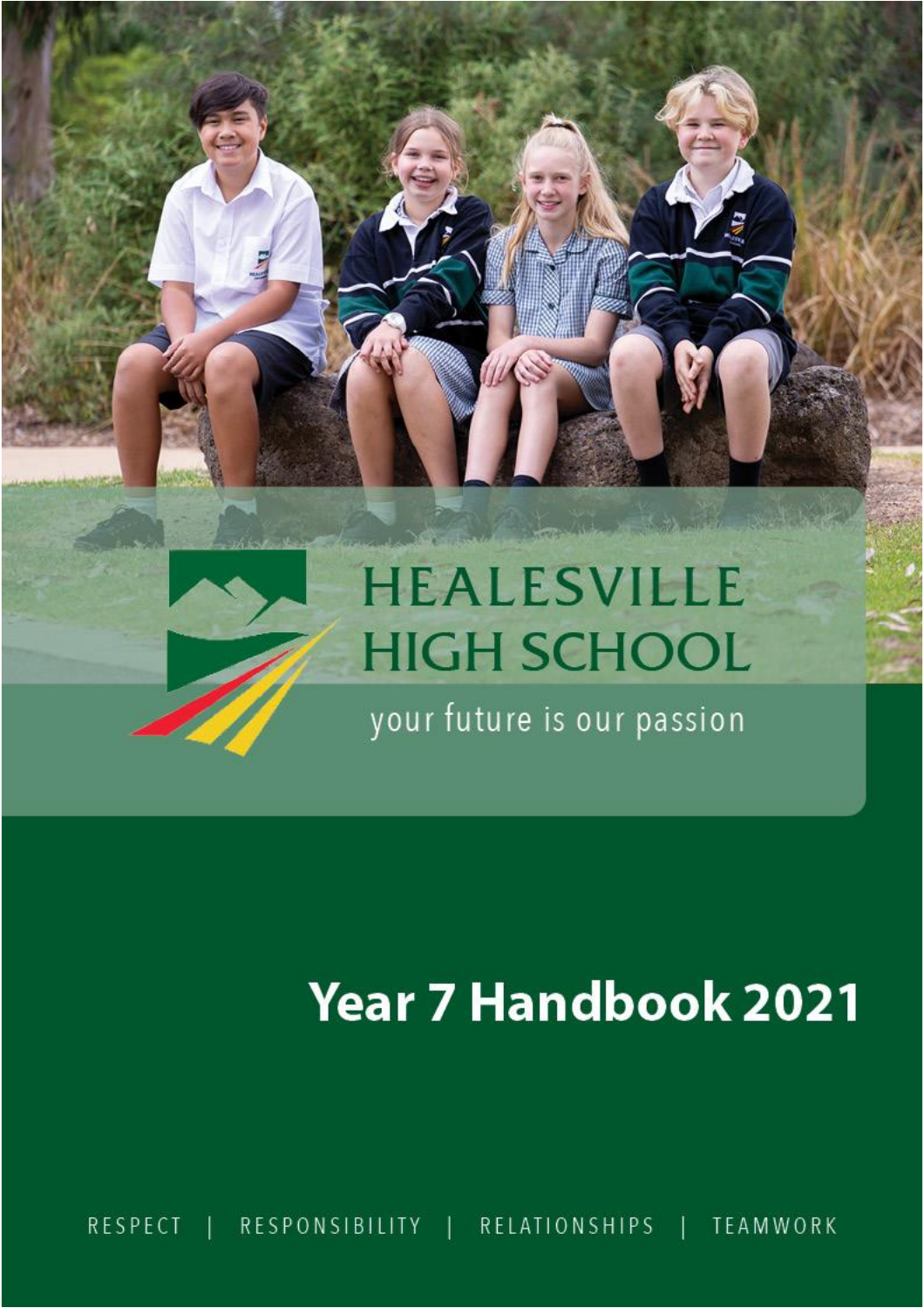# **Contents**

# **Year 7 Subjects**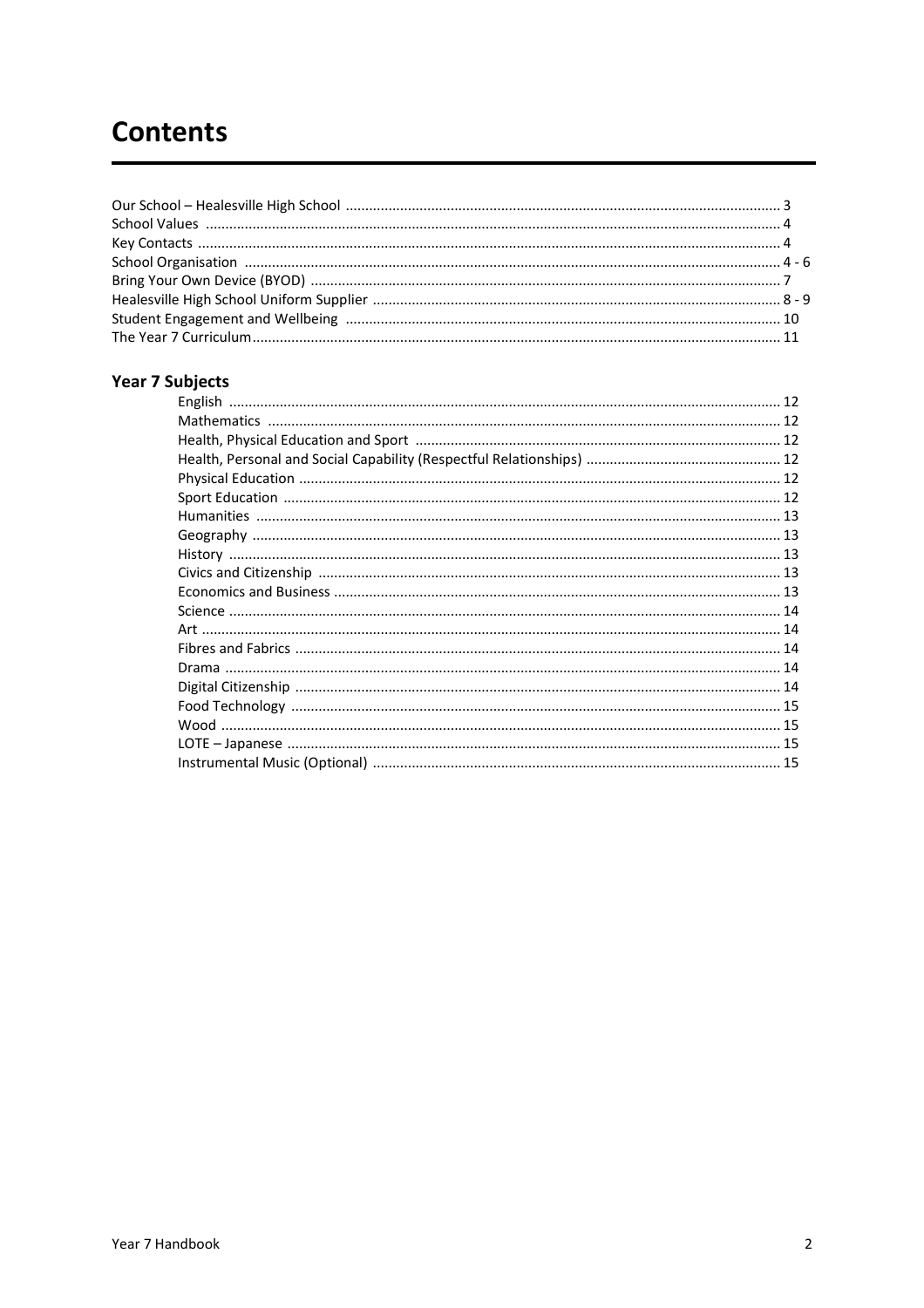# **Our School – Healesville High School**

Healesville High School is a medium sized state secondary school uniquely positioned in the Yarra Valley. Our reasonably small enrolment allows personalised attention and planning of programs for students and allows them to fully develop their talents and abilities in an environment that emphasises co-operation and mutual respect. We provide a broad curriculum and full VCE, VET and VCAL programs. Students benefit from small classes and ample teacher attention - something that certainly helps our students to achieve academic excellence.

At Healesville High we firmly believe that all children can learn and achieve success. Through our school's Strategic Plan, we have developed a curriculum program and teaching strategies which make learning relevant and engaging. Teaching and learning have the highest emphasis at our school with student wellbeing an ongoing priority. We aim to build and develop the school values of Relationships, Respect, Responsibility and Teamwork in our students.

# **Small school, big opportunities**

Our students have access to numerous opportunities, all aimed at enriching their secondary school experience. The school is proud to have outstanding specialist facilities including a state-of-the-art Trade Training Centre and extensive senior school facilities, housed within a specially designated VCE building. Our science and visual arts facilities are extensive, and we are extremely fortunate and proud to have a purpose-built studio arts exhibition space and an examination centre.

Students can compete in sport at school and interschool level and participate in a high-quality Outdoor Education program at Senior School level. Sporting facilities include an indoor heated swimming pool, two basketball stadiums, a gymnasium and weights room. We have a 250-seat performing arts centre and run an annual school production, which for many students, is the highlight of their school year. Under the expert guidance of our Art staff, students can join the 'Art Factory'. This program allows students to explore and develop their artistic pursuits and passions and to exhibit their work. Our Instrumental Music program is exceptional, and we are regarded as having one of the strongest programs in the outer east area.

A key strength of our school is that we really know our students. Our small size enables our staff to personally know all students; their strengths, areas for development and their individual needs. This helps us to create an environment where your child really feels like they belong.

# **Starting Secondary Life**

The transition from primary to secondary school is an exciting time for students and parents. Healesville High School's transition program is carefully designed to make this a smooth and comfortable process and our small size enables this to occur easily. Our teachers work closely with local primary schools to make everyday life as simple and secure as possible, to familiarise themselves with individual student needs and build relationships, as well as implementing joint programs which aim to improve student engagement and performance. We are well prepared to welcome your children into Year 7.

Upon arrival at Healesville High School, students are comforted to discover that they have been placed in Home Groups constructed to include some friends from primary school. We also limit the number of class teachers and room changes for our new students. A team of teachers plan the learning program of each Year 7 Home Group, placing considerable focus on the curriculum of the Junior Years, including literacy and numeracy testing to identify the need for either extension or extra assistance.

All Year 7 students complete the START (School Transition and Resilience Training) survey and this allows us to identify and act upon specific student needs. Data extracted from this survey is analysed by a trained mental health specialist and confidentially shared with relevant staff. This enables us to authentically cater for the needs of individual students.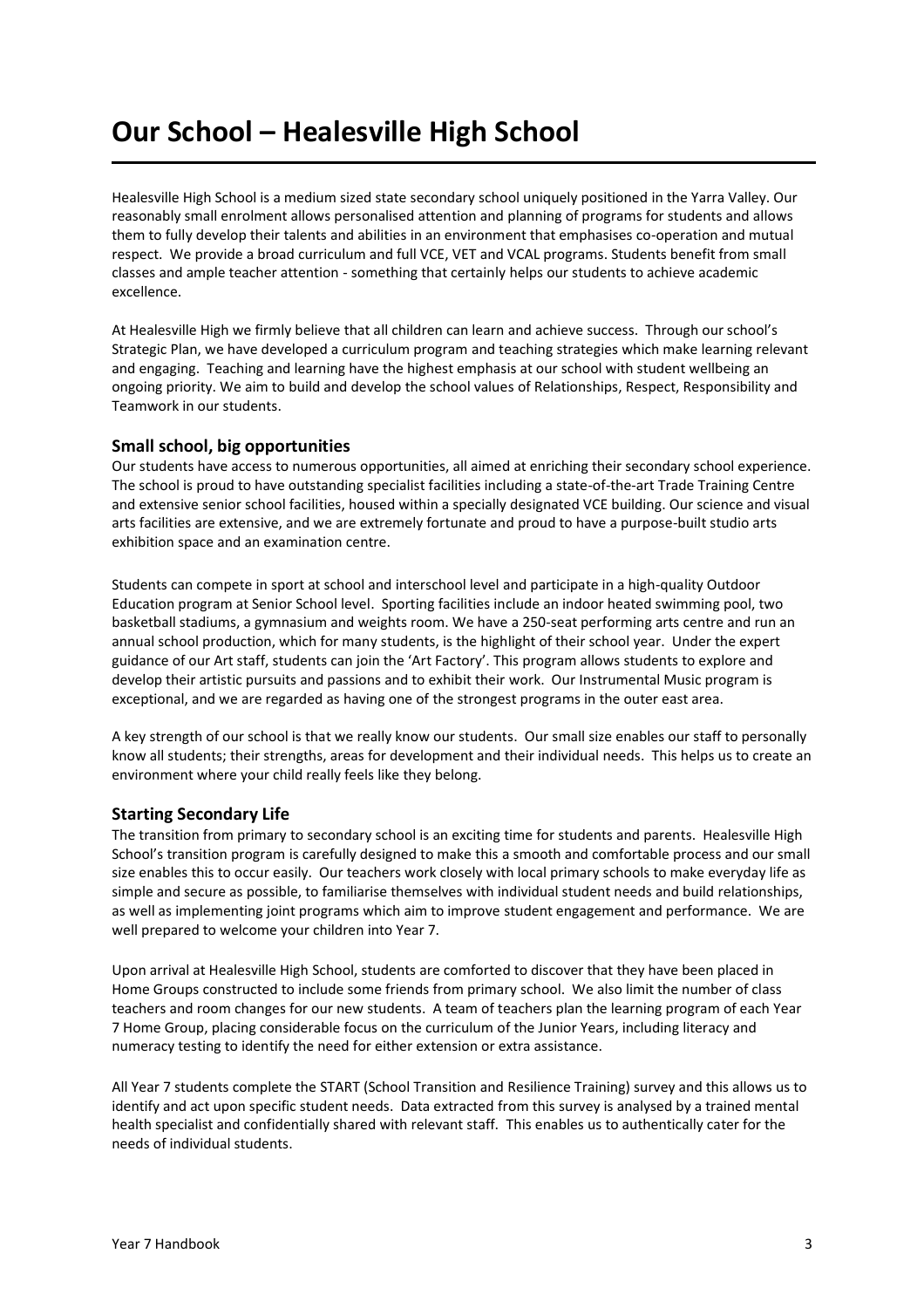# **School Values**

Our school has four key values. We believe that by promoting and teaching these values, our graduates will be able to experience success and make valuable contributions to the wider community.

| <b>Respect</b>                                                                                                                                  | <b>Responsibility</b>                                                                                                                    |  |
|-------------------------------------------------------------------------------------------------------------------------------------------------|------------------------------------------------------------------------------------------------------------------------------------------|--|
| Care for self, others and the environment<br>$\bullet$<br>Accept and embrace diversity<br>$\bullet$<br>Tolerate different opinions<br>$\bullet$ | Be accountable for your actions<br>Make a commitment to all that you do<br>$\bullet$<br>Act in a fair and reasonable manner<br>$\bullet$ |  |
|                                                                                                                                                 | Teamwork                                                                                                                                 |  |
| <b>Relationships</b>                                                                                                                            |                                                                                                                                          |  |

# **Key Contacts**

**Principal Allan Rennick**<br> **Allan Rennick**<br> **Assistant Principal Assistant Principal Assistant Principal Head of Junior School** Scott Fisher **Year 7 Manager** David Lloyd **Head of Senior School** Gabby Plunkett **Director of Curriculum Nicole Schoch Nicole Schoch Careers & VET Managers Careers & VET Managers Holly O'Brien / Gayle Shelley Student Wellbeing Manager Lisa Mathieson** 

# **Domain Leaders**

**Art/Technology** Emma Lumsden **English** Karl Fritzlaff **Health & Physical Education/Sport** Trent Morison **Humanities** Shelley Morley **Mathematics Example 2018 Example 2018 Example 2018 Example 2018 Example 2019 Example 2019 Example 2019 Science** Aparna Khanna **Instrumental Music Amanda Morrison VCAL VCAL Nicole Schoch** 

# **School Organisation**

# **Bell times**

| Session 1               | $8:50$ am - 9:40am                |  |
|-------------------------|-----------------------------------|--|
| Session 2               | $9:40$ am - 10:30am               |  |
| Recess                  | $10:30$ am - 11:00am              |  |
| Session 3               | $11:00$ am - 11:50am              |  |
| Session 4               | $11:50$ am $-12:40$ pm            |  |
| Lunch                   | $12:40$ pm $-1:35$ pm             |  |
| Session 5               | $1:35 \text{pm} - 2:25 \text{pm}$ |  |
| Session 6               | $2:25$ pm $-3:15$ pm              |  |
| Buses leave from 3:25pm |                                   |  |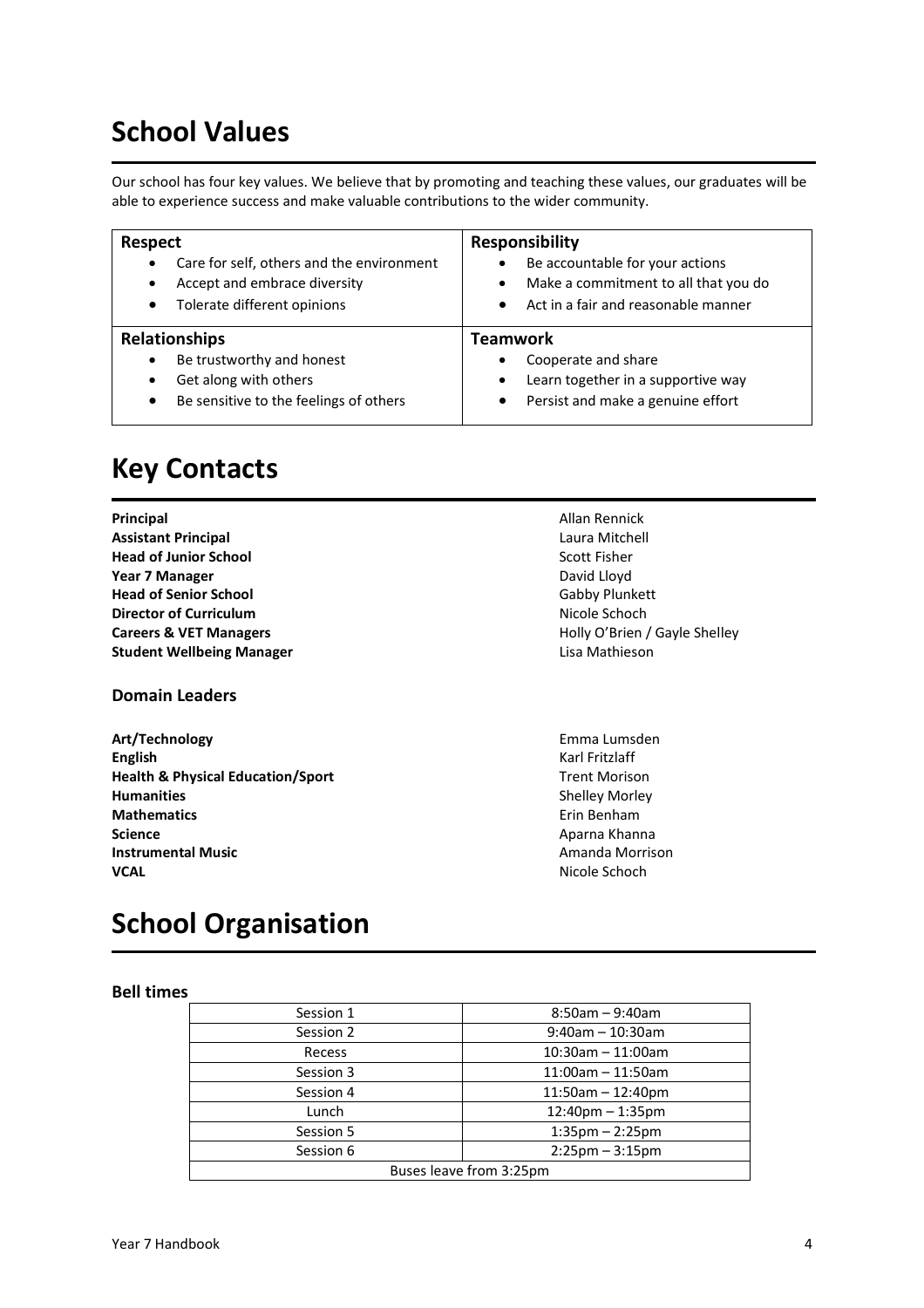# **Attendance**

Attendance at all classes is compulsory. Regular punctual attendance at school helps social adjustments as well as academic development. Parents are encouraged to contact the school over matters of concern including notification of student absence and any required appointments with staff. If a student is to be absent for an extended period due to illness or family reasons, the school would appreciate a phone call to inform us of the situation. The Year 7 Manager can arrange for work to be sent home if necessary.

# **Arriving late**

Students who arrive after 8:50am must report to the general office to obtain a late pass to present to the class teacher and it will be recorded on the attendance roll. A note or phone call should be provided to avoid a lunch time detention.

### **General Office**

The General Office is open Monday to Friday from 8.15am to 4.30pm. After hours the school's answering machine is available for messages to be left. Students pay monies and return permission forms for school activities to the General Office.

### **Compass School Manager**

The school uses Compass online management system to streamline many school operations including attendance, communication, event management and reporting.

#### **Buses**

Students living greater than 4.8km from the school are provided free school bus travel and routes and schedules are given upon enrolment at the school for students. However, students intending on travelling on the public bus will be expected to pay using a Myki.

#### **Homework**

In general, Year 7 students should expect to spend 3-5 hours per week completing class work, set homework or study.

#### **Textbooks and Stationery**

Students are required to purchase the required materials listed for each subject. Textbook/stationery lists and order forms were included in the enrolment packs for each student and may be placed through the school supplier Lilydale Books, 1/25-27 Hightech Place, Lilydale.

#### **Curriculum Materials and Service Charges**

The School Council sets the Curriculum Material and Services Charge. Families who experience financial difficulty can discuss payment options with the Principal.

#### **Reports**

Students will be assessed against the Victorian Curriculum and will receive ongoing reporting and feedback throughout the year. An Interim Report is issued at the end of terms 1 and 3 and consists of a progress report on each student's application to their studies, behaviour and attitude. At the end of each semester, students will receive a detailed report on each subject indicating the student's standard of achievement in Common Assessment Tasks, commitment to learning and their level of personal and social behaviours. Student reports can be accessed by parents via Compass.

#### **Newsletter – 'Connections'**

The school newsletter 'Healesville Happenings' is issued fortnightly and contains news of events, developments and achievements at the school. Parents can receive this either by email or via the school website. It is hoped that all parents take the time to read this. Students and parents are also encouraged to access school information through our Facebook page.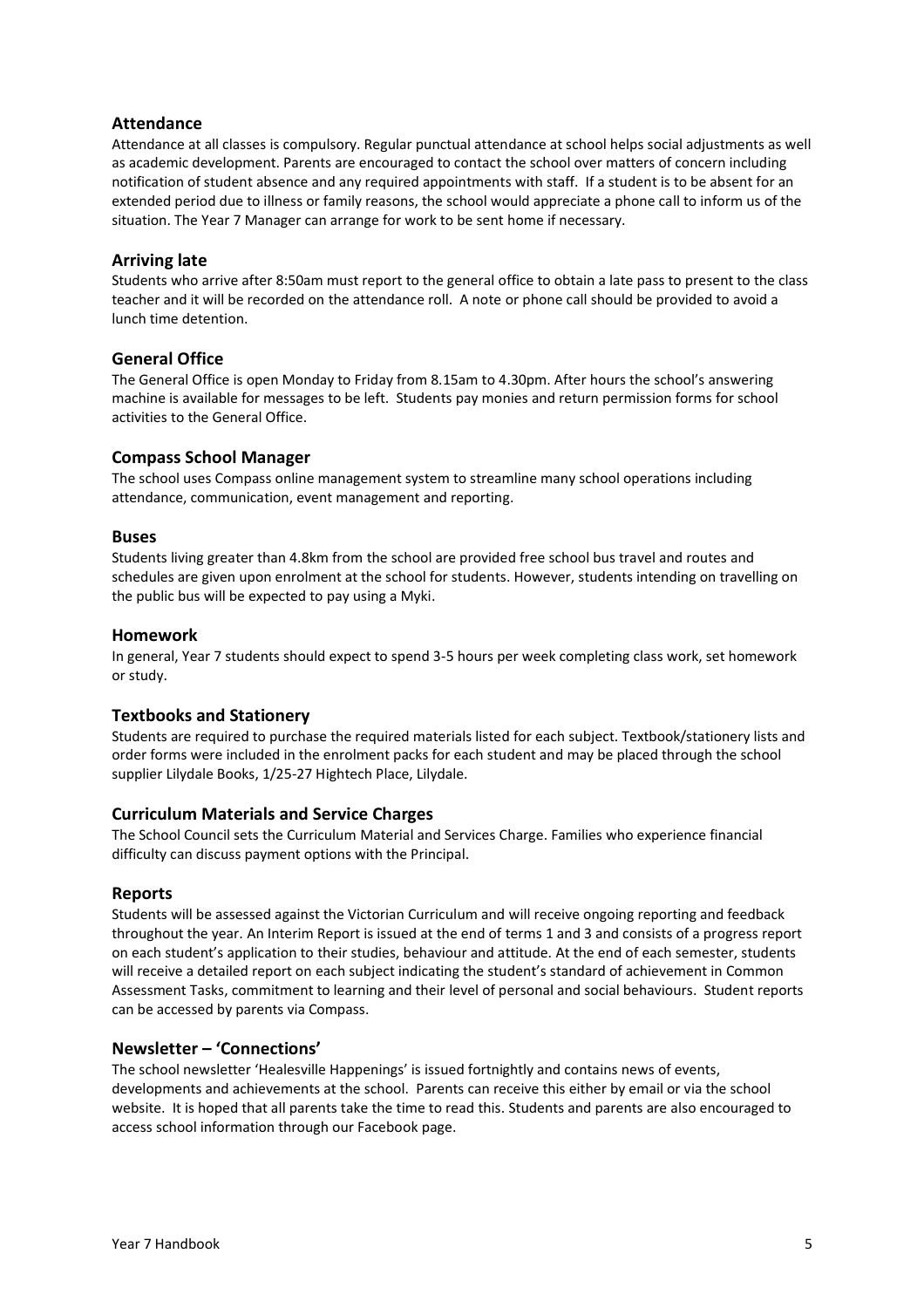# **Cafeteria**

The school's indoor cafeteria is open before school, at recess and lunchtime. Every Wednesday morning some breakfast is provided for students by a volunteer breakfast program which is co-ordinated by our Student Wellbeing team.

# **Library**

The Library Resource Centre is open from 8.30am to 4.00pm including recess and lunchtime. It contains study areas, computer facilities and recreational reading areas. Students have ready access to a vast array of resources including a comprehensive research and reference collection, a regularly updated selection of novels, magazines and audio-visual material.

# **Indoor Heated Pool (Jack Hort Memorial Pool)**

Students have free access to a 25m indoor heated pool at lunchtime. This facility is located on the school grounds and is also used in some Physical Education, Outdoor Education and Sport and Recreation classes.

# **Student Services - Student Wellbeing Centre**

This centre is led by the Student Wellbeing Manager and provides a variety of services to support students throughout their schooling. Professionals in this area include an Educational Psychologist (learning assessments), Psychologists, Social worker and an Adolescent Health Nurse.

# **Doctors in Schools**

Healesville High School is a 'Doctors in Schools' partnership school. We have a fully equipped doctor's clinic and Health Nurse on site and students have access to this facility on Tuesdays. See Lisa Mathieson to make an appointment.

### **Houses**

Students are placed in a House when they enrolment at the school.

# **Dennis** - Red **Yarra** - Yellow **Riddell** - Green **Maroondah** - Blue

Student performances in whole school sport events such as Swimming, Cross Country and Athletics contribute points towards their house score, with a perpetual trophy presented to the winning house at each carnival.

# **Maths Help**

Students from Years 7-12 may attend these sessions if they require assistance with homework, assignments or general numeracy curriculum support. Maths Help sessions run on Tuesday afternoons from 3:20pm-4:20pm.

# **Sport**

Our intraschool sports program includes the annual Swimming and Athletics Carnivals, as well as the School Cross-Country event. Students wanting to represent the school in interschool sports, through School Sport Victoria (SSV), can do so in athletics, swimming, cross-country, cricket, volleyball, tennis, baseball, badminton, softball, table tennis, netball, AFL football, soccer, hockey and basketball.

# **Camps**

There will be an annual year level camp in Term 4. Further information will be provided in 2021.

#### **Student Leadership**

Two students from each year level are selected at the start of each year to participate in our Student Voice group to represent their peers. Meeting on a fortnightly basis throughout the year, this group discusses school issues, fundraising activities and school events.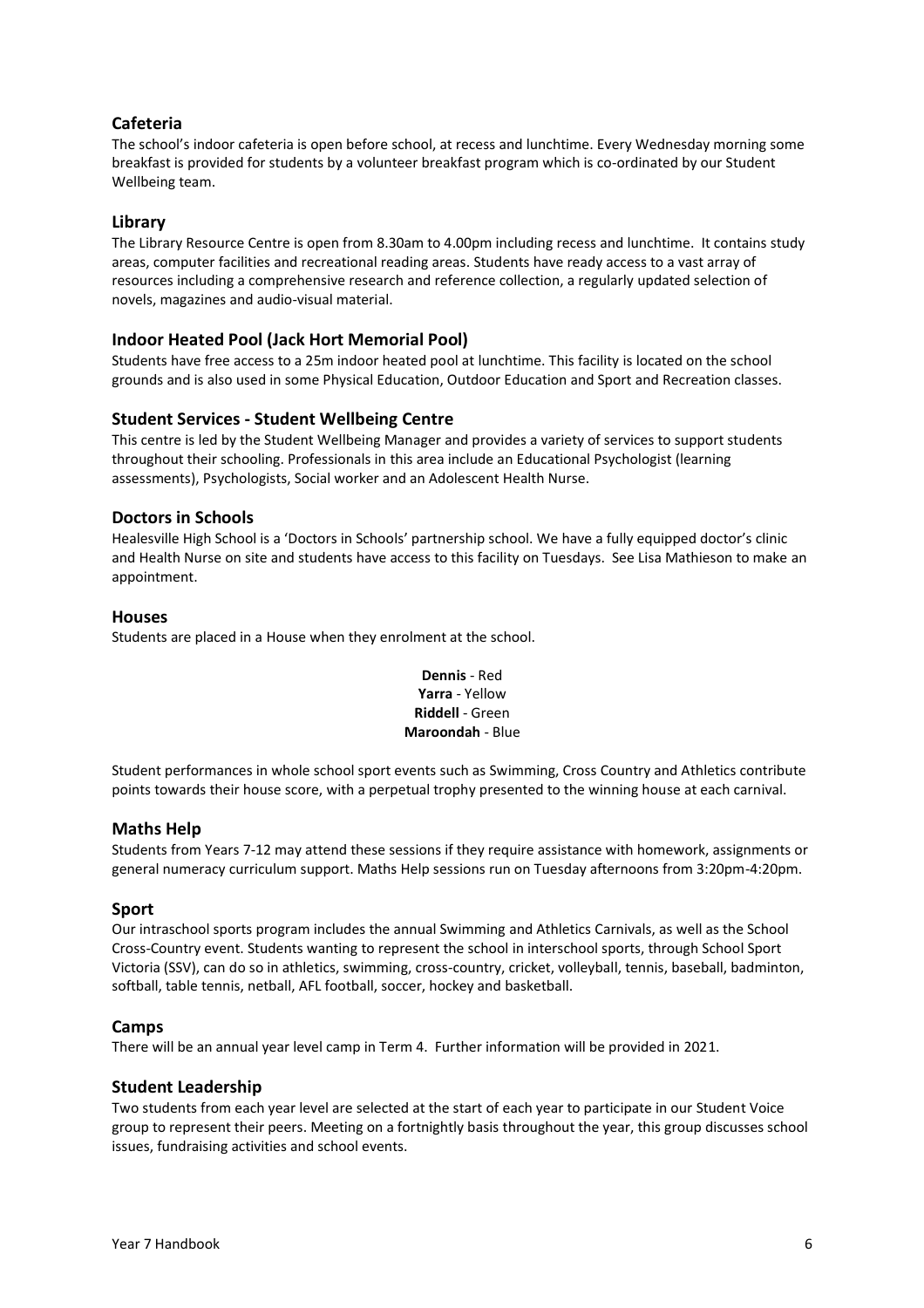# **Bring Your Own Device (BYOD)**

Healesville High School have moved to a Bring Your Own Device model for computer access at the school and have partnered with Department of Education and Training preferred suppliers of IT equipment. These companies include JB Hi-Fi Education Solutions, Learning with Technologies and eduNET.

# **Free Wireless**

All students will have the ability to connect to the wireless network and we will help students connect to our servers / printers and other services. We will have all computers connected to our wireless network, printers, and services within the first two of weeks of term one.

# **Free Software**

All students will have access to Free Microsoft Office and access to all the educational software available through a username and password that we will give to the students in an in-service to be ran in January 2021 or anytime throughout the year. You will find more information about this on our website. Some of the software titles include; Adobe, Wolfram and Freeware.

## **In case you get stuck!**

There are links to each of the school providers on the Healesville High School website. [www.healesvillehs.vic.edu.au](http://www.healesvillehs.vic.edu.au/) under the Enrolment – BYOD.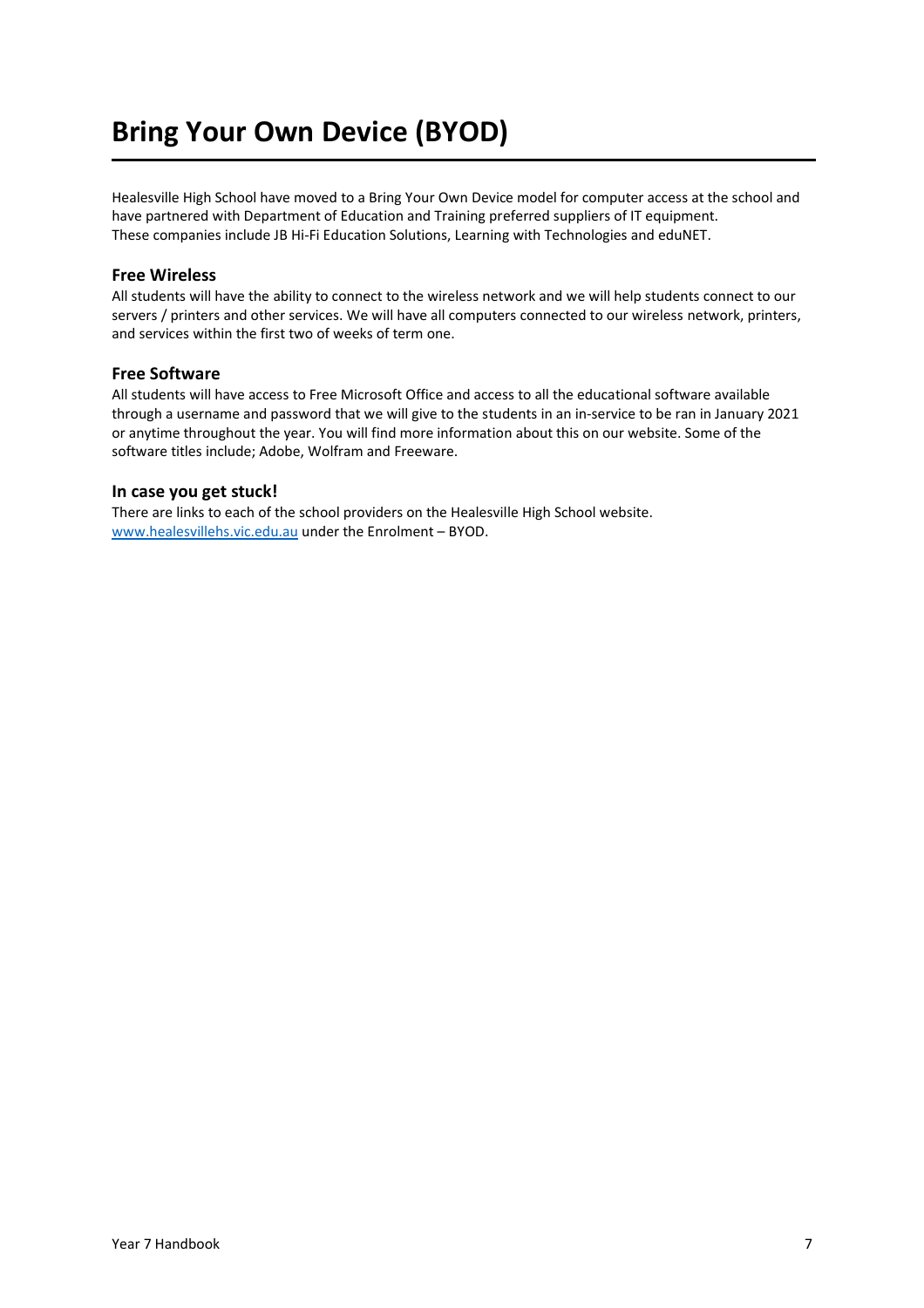# **Healesville High School Uniform Supplier**



Unit 8A, 51 Lusher Road, Croydon VIC 3136 Phone: (03) 9768 0336

# **REGULAR TRADING HOURS\***

Tue to Fri: 9:00am - 5:00pm Sat: 10:00am - 1:00pm

# **EXTENDED TRADING HOURS\*\*** 18/11/2019 to 7/03/2020

Mon to Fri: 9:00am - 5:00pm Sat: 9:00am - 1:00pm



# **Uniform Requirements**

All students are required to wear full school uniform every day, during official school events and excursions unless otherwise instructed. The co-operation of parents/guardians is expected in delivering a high standard of appearance for our students. Parents having financial or other difficulties meeting these guidelines are asked to contact the school.

# **Uniform items that may be purchased from our uniform supplier (psw.com.au/schools)**

- HHS approved grey school pants or shorts
- White school shirt with school logo (short or long sleeved)
- Black windcheater
- School rugby jumper
- Black soft-shell polyester jacket with school logo
- School check dress (summer)
- Green tartan skirt (winter)
- (All skirts and dresses must be of an appropriate length, not shorter than 12cm above the knee)
- School backpack with school logo (optional)
- Bucket style hat with school logo (optional)

# **Other items to be purchased**

- Plain black fully enclosed low-heeled **leather shoes** or **leather T-Bar** shoes
- Plain white or black socks
- No pants to be worn underneath skirt and no tights with dress
- HHS ties are optional
- Plain white long /short-sleeved t-shirt or skivvy may be worn under the school shirt in winter, providing it is not visible
- Plain black or bottle green scarves may be worn during winter
- Thin black or bottle green headbands may be worn
- Black blazer with school logo can be ordered (optional)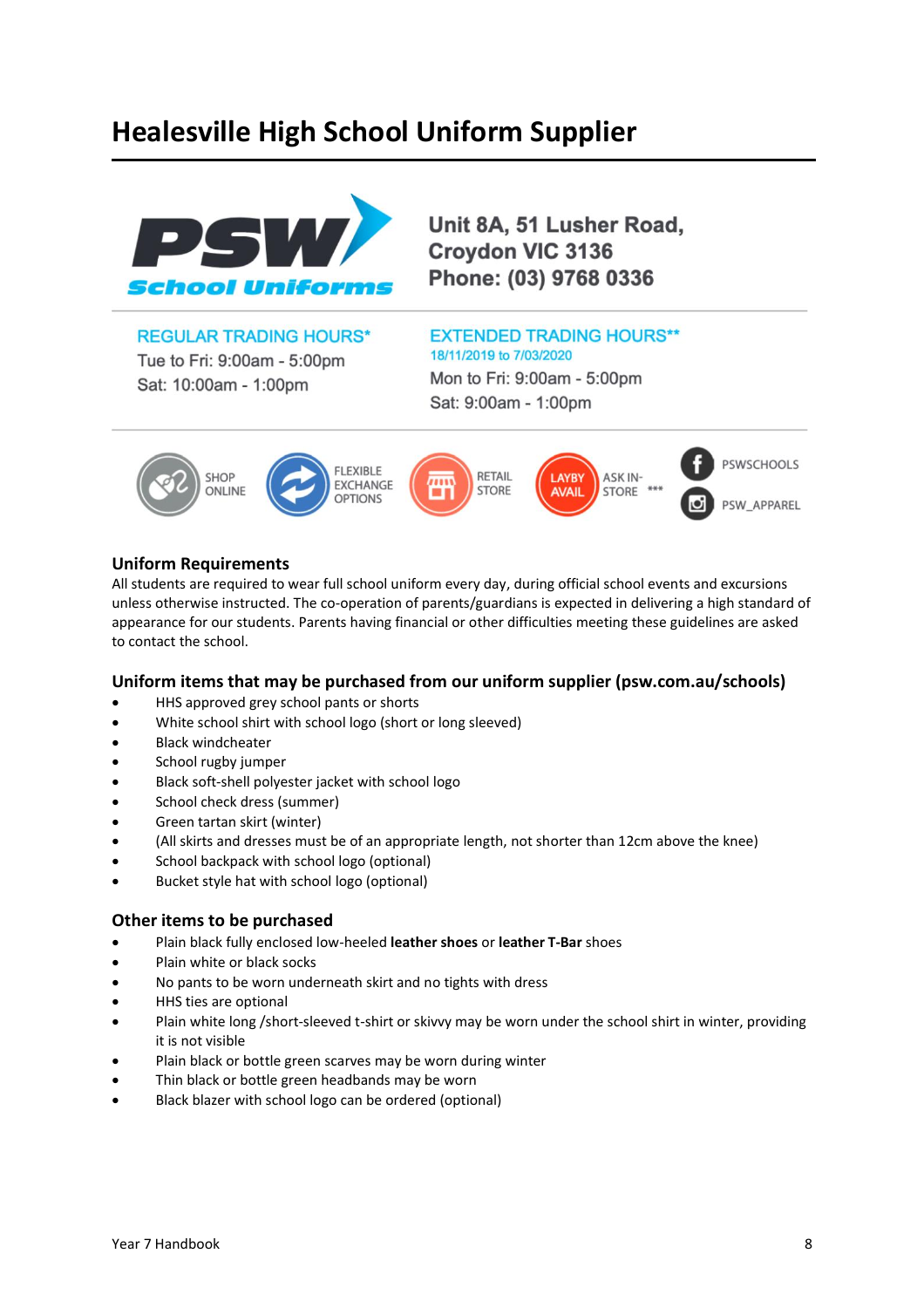# **Clarifications**

- Non-school jackets are NOT to be worn at school
- Hooded jumpers are NOT to be worn at school
- Canvas and slip-on black shoes are NOT to be worn. No white on black school shoes
- Beanies are NOT to be worn at school. Sunhats are encouraged for outside in summer

# **Sport / physical education uniform requirements**

It is compulsory for all students to wear the following uniform items for all sport and physical education classes and also when participating in interschool level sports.

- HHS grey sports polo t-shirt
- HHS black shorts or plain black tracksuit pants
- **Runners**
- Hat during terms 1 & 4. (As part of the SunSmart policy students are required to wear a hat when participating in an outdoor activity for sport or physical education classes. A wide brimmed hat is preferable, but School Council has deemed a cap acceptable. Suitable hats are available from the uniform supplier)
- Students who have sport or physical education classes in period 6 are allowed to go home in their sport uniform. This includes the HHS black shorts or plain black tracksuit pants. Only students who attend these classes in full sport uniform will be allowed to go home without changing

# **Dress Code requirements for non-uniform days**

When students are permitted to be out of uniform, their clothes should be appropriate to wear to school and be as close to uniform items as possible (plain, neat and casual).

### The following **must not be worn at school at any time:**

- Thongs or unsafe shoes (includes slippers and Ugg Boots)
- Singlet/midriff tops (shoulders/stomach must be covered; sleeves and a collar are encouraged)
- Inappropriate length shorts, skirts or dresses
- Items with offensive or inappropriate language/pictures. Ripped or torn clothes.
- Excessive jewellery. Piercings must be covered in practical classes to comply with safety regulations.

# **Summary of action when students do not adhere to Uniform or Dress Code**

- 1. In exceptional circumstances, when a student is unable to wear correct school uniform, they are required to bring a note from their parent/guardian giving a valid reason for non-compliance. This note should be given to their Year Level Manager or Period One teacher. They will be given a pass to cover them.
- 2. Students out of uniform without a valid note will be given a pass, however, they will also be given a lunchtime detention.
- 3. Repeat offences will be followed up by the relevant Year Level Manager and the student will be given an after-school detention. Parents will be informed of repeat non-compliance.
- 4. If a student does not comply with the Uniform Dress Code or meet Health and Safety Guidelines, parents may be contacted, and the student may be excluded from an activity.

# **Lost uniform items**

Please make sure all school clothing is clearly labelled with your student's name. This will assist in the return of lost items.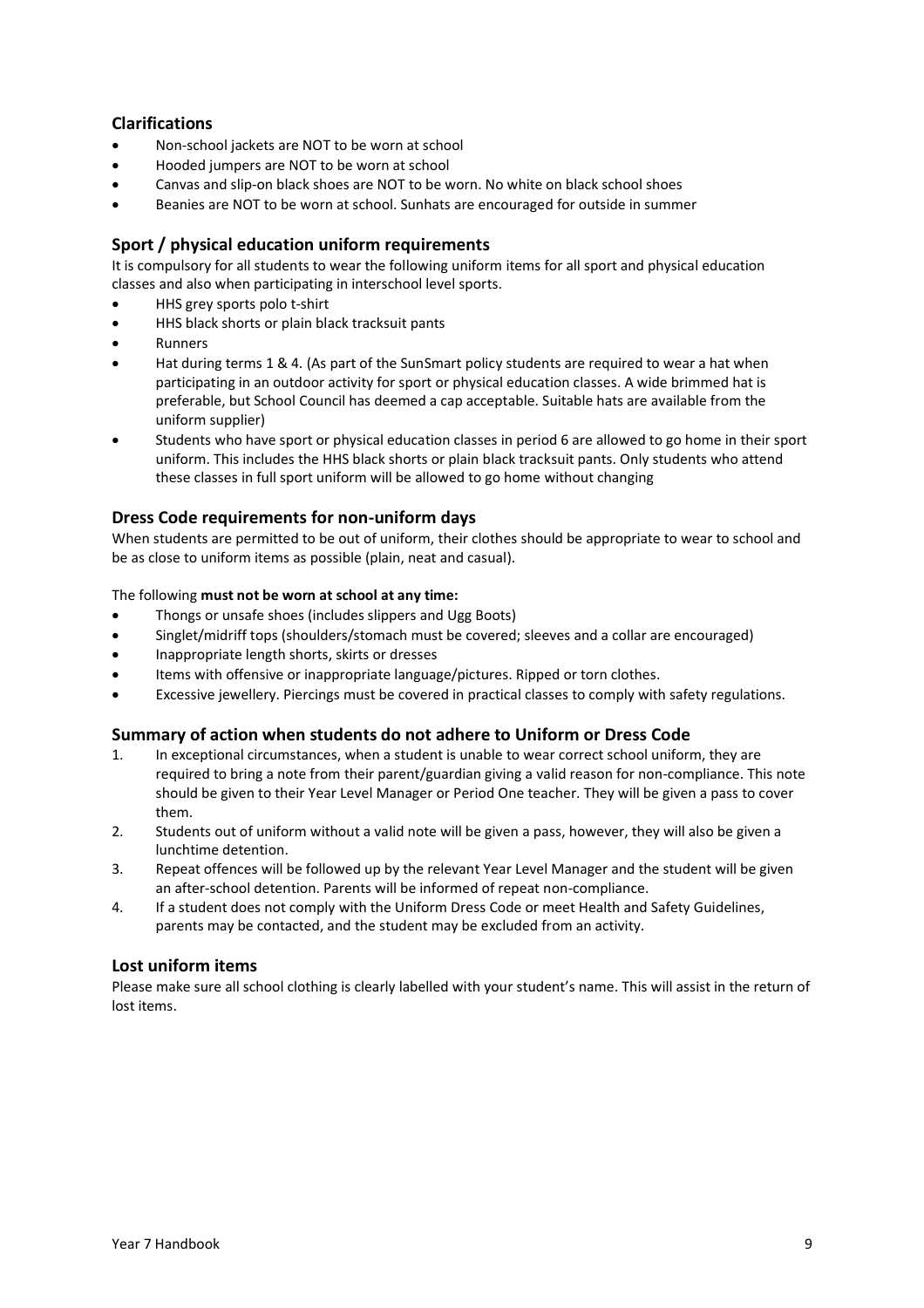# **Student Engagement and Wellbeing**

All members of the school community have the right to work in a safe and respectful learning environment free from intimidation, bullying and harassment and where positive relationships are fostered and encouraged. When behaviours that do not support our positive school culture occur, the school works towards restoring relationships and appropriate consequences are negotiated using the principles of Restorative Practice.

The Student Wellbeing Manager is available to all students, parents and teachers for support and advice in behavioural, social and learning problems. This person liaises with staff from all areas of the school, Counsellors and Youth Workers and outside agencies where necessary to assist student wellbeing.

The school's Health Educator (school nurse) assists with individual health counselling, health promotion and health education classes.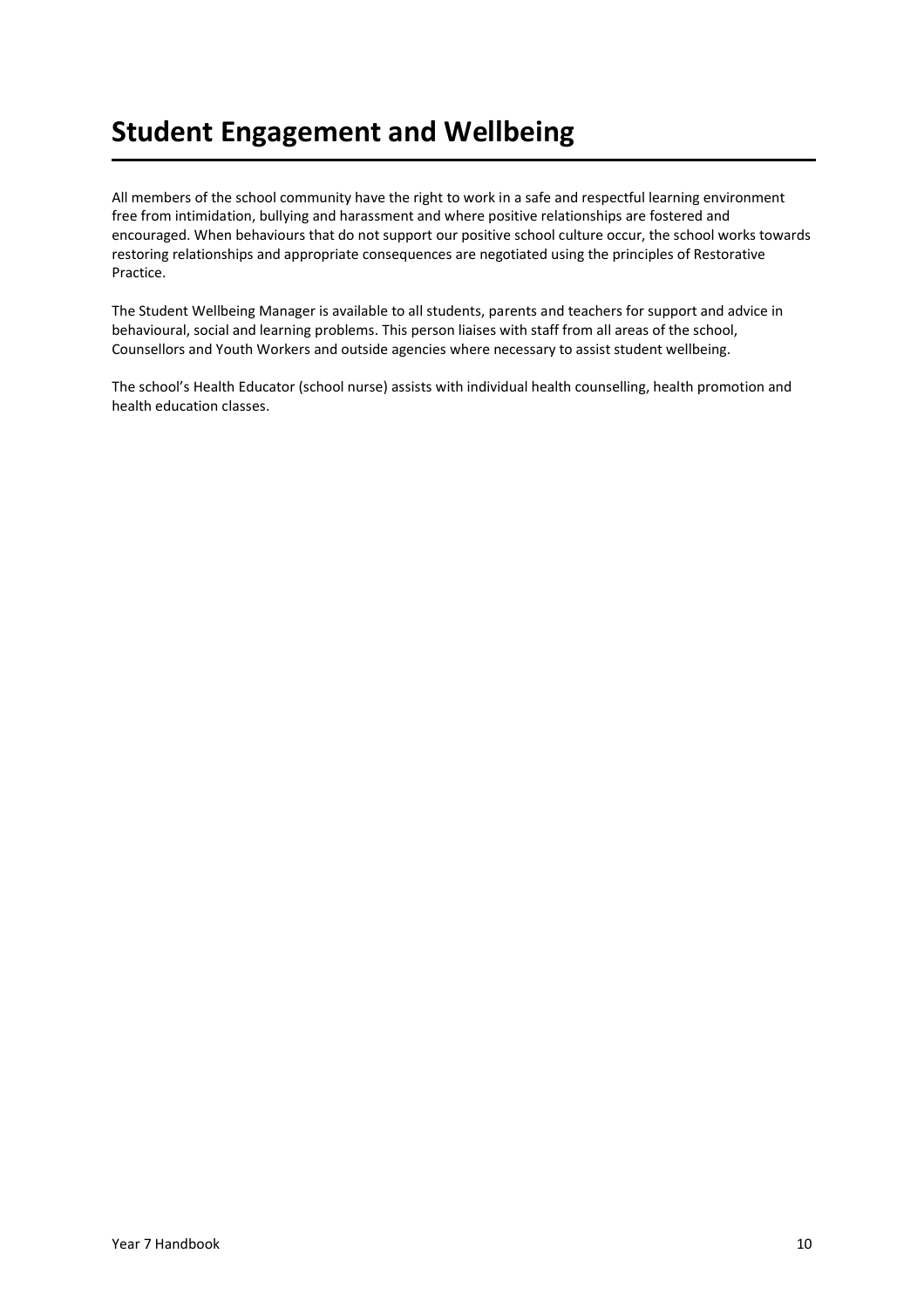# **The Year 7 Curriculum**

The Year 7 Curriculum is comprised of subjects from the domains of English, Mathematics, Science, Humanities, Health and Physical Education, Technology and The Arts. Subjects are divided into *Core* and *Workshop* based subjects.

Students in Year 7 will study seven subjects per semester.

Each student's program of study will include:

| $\blacktriangleright$ | English                                   | (5 periods/week)                    |
|-----------------------|-------------------------------------------|-------------------------------------|
| ⋗                     | <b>Mathematics</b>                        | (5 periods/week)                    |
| ⋗                     | Science                                   | (4 periods/week)                    |
| ➤                     | PE/Health                                 | (4 periods/week)                    |
| ⋗                     | Sport                                     | (2 periods/week)                    |
| ≻                     | History                                   | (one semester – 4 periods/week)     |
| $\blacktriangleright$ | Geography                                 | (one term – 4 periods/week)         |
| ≻                     | Economics & Business/Civics & Citizenship | (one term – 4 periods/week)         |
| ⋗                     | Art                                       | $(13$ -week cycle – 2 periods/week) |
| ➤                     | <b>Fibres and Fabrics</b>                 | (13-week cycle – 2 periods/week)    |
| ≻                     | Drama                                     | (13-week cycle – 2 periods/week)    |
| ➤                     | Digital citizenship                       | (13-week cycle – 2 periods/week)    |
| $\blacktriangleright$ | <b>Food Technology</b>                    | $(13$ -week cycle – 2 periods/week) |
| ≻                     | Wood                                      | (13-week cycle – 2 periods/week)    |
| ⋗                     | LOTE - Japanese                           | (full year - 2 periods/week)        |

\*Instrumental Music is an extra-curricular program. Students are released from regular classes for one lesson per week on a rotational basis.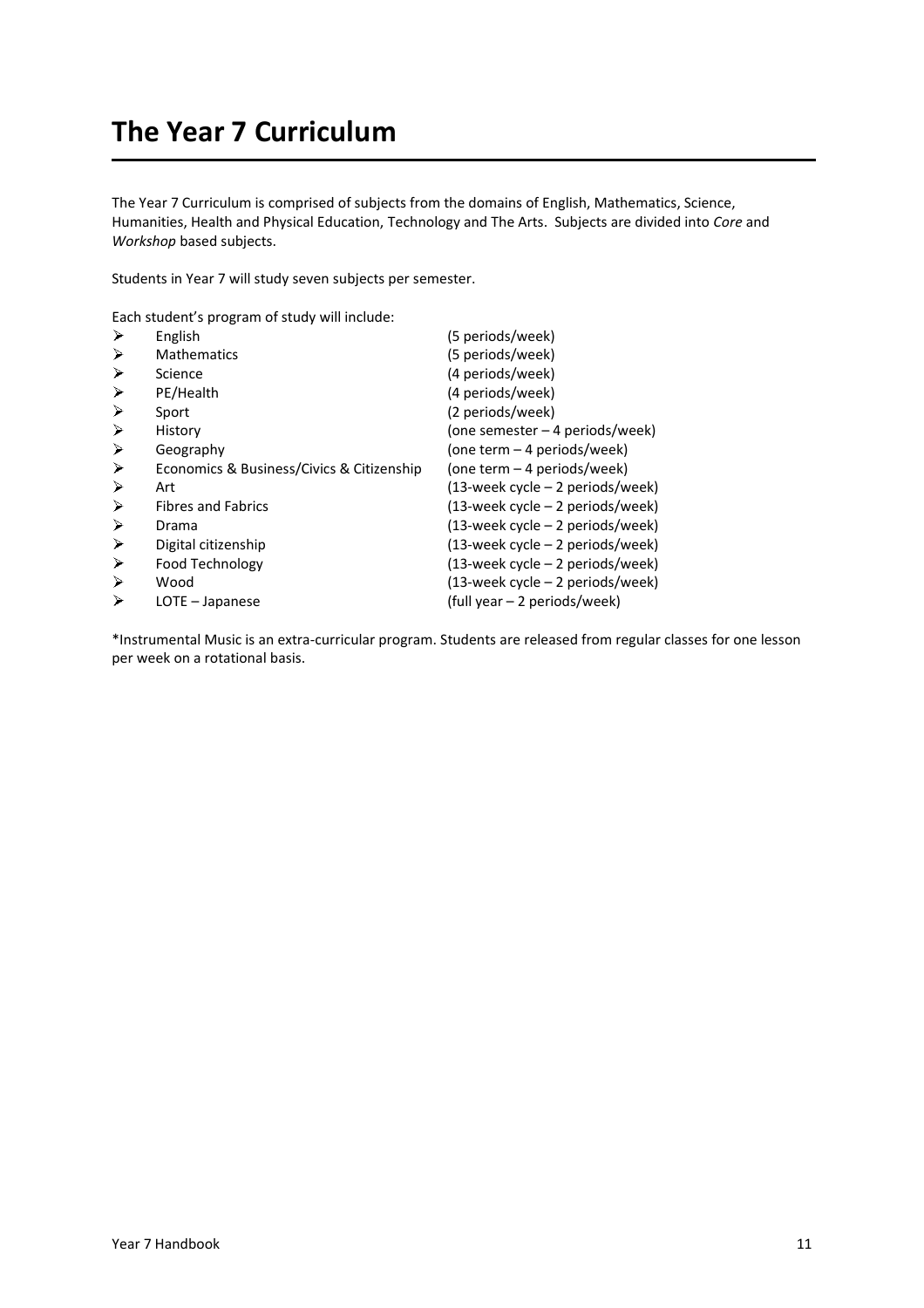# **Year 7 Subjects**

#### **English**

Students are provided with a variety of activities and strategies that enable them to progress in their writing, reading, speaking, listening and viewing. They will learn persuasive language techniques to create their own essays, including an autobiographical piece, to foster an understanding of basic sentence structure. Students will explore a range of text types such as poems, novels, films documentaries and newspapers as stimuli for their writing.

**Assessment:** Based on student participation in class activities and the submission of work involving writing, reading and viewing, speaking and listening.

#### **Mathematics**

Students will use Mathspace to enhance their number skills, introduce Algebra and extend knowledge in topics including Integers, Fractions, Ratios, Measurement, Statistics, Probability, Percentages and Decimals. Students will further their understanding of the application of Mathematics in life, society and work, with problem solving being an integral part of the course. Knowledge of the four operations, order of operations and times tables fluency is crucial, with regular practice recommended.

**Assessment:** A range of tasks will be used to assess a level of competence against the Victorian Curriculum dimensions for each unit. These include class activities, exercises, problem solving, tests, regular use of Mathspace and weekly homework.

#### **Health, Physical Education and Sport**

#### **Health, personal and social capability (Respectful Relationships)**

Students develop skills to evaluate health information and explore health concerns, as well as examining the barriers to seeking support. They also assess strategies to manage personal, physical and social changes that occur as they grow older. This includes exploring appropriate ways to express emotions, discovering ways to promote resilience, and learning to accept diverse relationships. Students plan and use strategies and resources to enhance the health, safety and wellbeing of their communities.

#### **Physical Education**

Students develop knowledge about health-related and skill-related fitness components and create and monitor personal fitness plans. Students develop specialised movement skills and understanding in a range of physical activity settings. They engage in strategic thinking and tactical knowledge to enhance performance in competitive conditions, and work to improve body control and coordination in both open and closed environments.

#### **Sport Education**

Students choose two sports each term which correlate with the interschool program, and train extensively in preparation for interschool sport.

Term 1 - Cricket, Baseball, Softball, Tennis, Volleyball

Term 2 - Football, Soccer, Netball, Badminton

Term 3 - Hockey, Basketball, Table Tennis

Term 4 - Students given a choice

Students also prepare for intraschool swimming, cross-country and athletics carnivals, which then leads to interschool competitions for these sports.

**Assessment:** Students must complete several small research-based investigations as well as a major project, which will incorporate a detailed analysis and examination of a chosen area of focus. In practical classes of PE and Sport, students are assessed on their level of skill, teamwork and participation, as well as their physical fitness based on fitness testing results.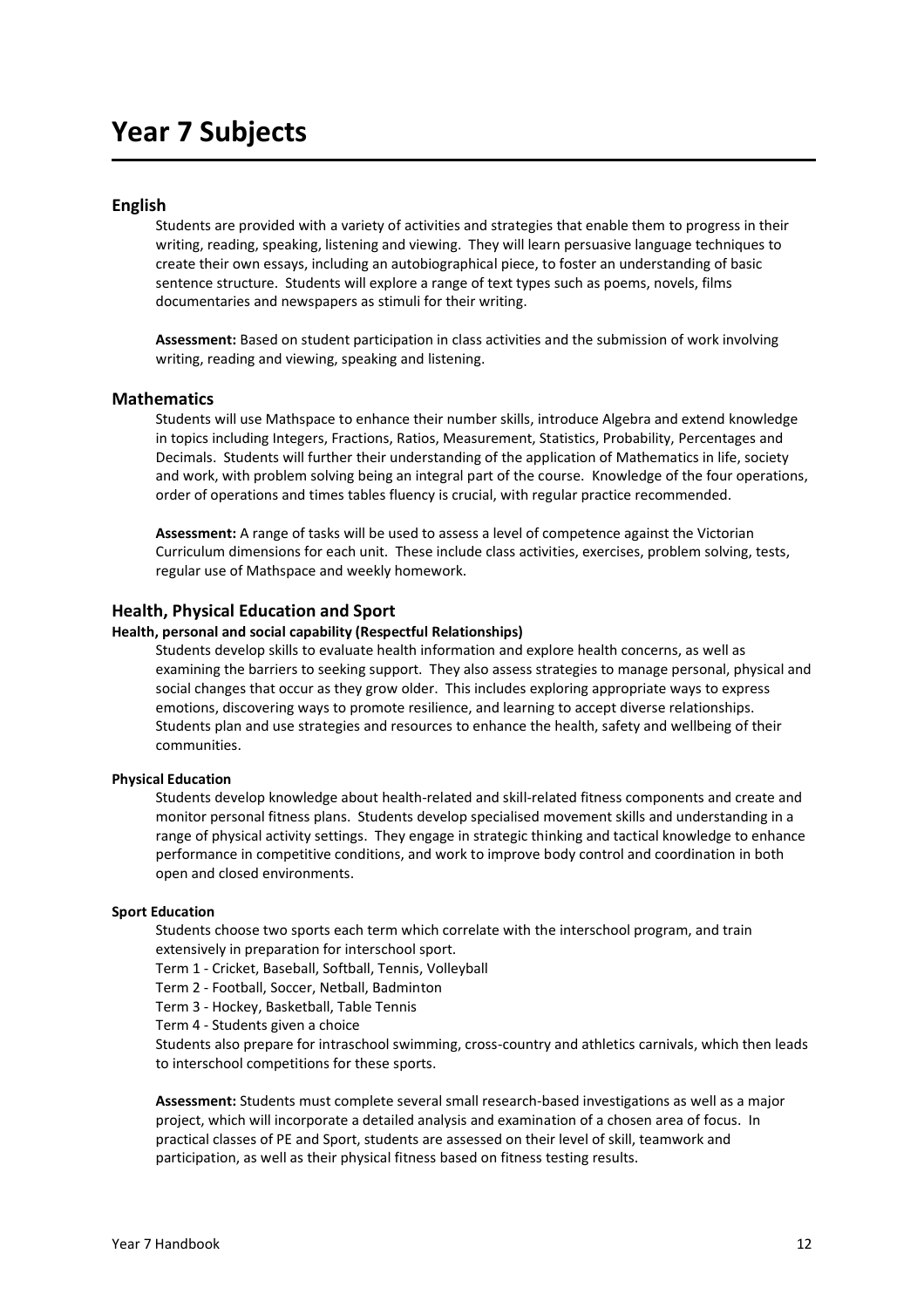#### **Humanities**

Humanities will be separated into the four areas:

- 1. Geography
- 2. History
- 3. Civics and Citizenship
- 4. Economics and Business.

**Assessment:** This is based on participation in class activities with a folio of work, research investigations, tests and projects.

#### **Geography**

The Geography curriculum presents a structured way of exploring, analysing and understanding the characteristics of the places that make up our world, using the concepts of place, space, environment, interconnection, sustainability, scale and change. Students select and represent data and information in a range of appropriate forms including maps at different scales that conform to cartographic conventions. They will analyse maps and other geographical data and information, and use geographical terminology, to develop identifications, descriptions, explanations and conclusions. Digital and spatial technologies are utilised to represent and analyse data and information. Civics and Citizenship / Economics and Business

#### **History**

Students sequence events and developments within a chronological framework with reference to periods of time in history. They locate and select historical sources and identify their origin, content features and purpose, explaining the historical context of these sources. Students analyse the different perspectives of people in the past using sources and explain different historical interpretations and contested debates about the past. Students construct an explanation using sources of evidence to support the analysis. In developing these texts, and organising and presenting their findings, they use historical terms and concepts, evidence identified in sources, and acknowledge their sources of information.

#### **Civics and Citizenship**

Students describe key features of government under the Australian Constitution, including the separation of powers, the Executive, the role of the Houses of Parliament, and the division of powers. There will be discussion around the freedoms that enable active participation in Australia's democracy within the bounds of law, including freedom of speech, association, assembly, religion and movement. Students investigate the process of constitutional change through a referendum and learn how Australia's legal system aims to provide justice, including through the rule of law, presumption of innocence, burden of proof, right to a fair trial and right to legal representation. Comparisons will be made on how laws are made in Australia, including through parliaments (statutory law) and courts (common law), different types of laws, including executive law (delegated law), criminal law, civil law and the place of Aboriginal and Torres Strait Islander customary law.

#### **Economics and Business**

Students investigate the rights and responsibilities of consumers and businesses in terms of financial and economic decision making. They will identify the reasons why and the ways in which individuals and businesses set, prioritise and plan to achieve financial and organisational goals and explore and observe the characteristics of entrepreneurs and successful businesses. Students study the role of enterprising behaviours and capabilities in the work environment and explore how individuals and businesses can use them. Relationships and trends will be identified, and students will generate a range of alternatives for an economic or business issue or event, evaluating the potential costs and benefits of each alternative and the consequences of proposed actions.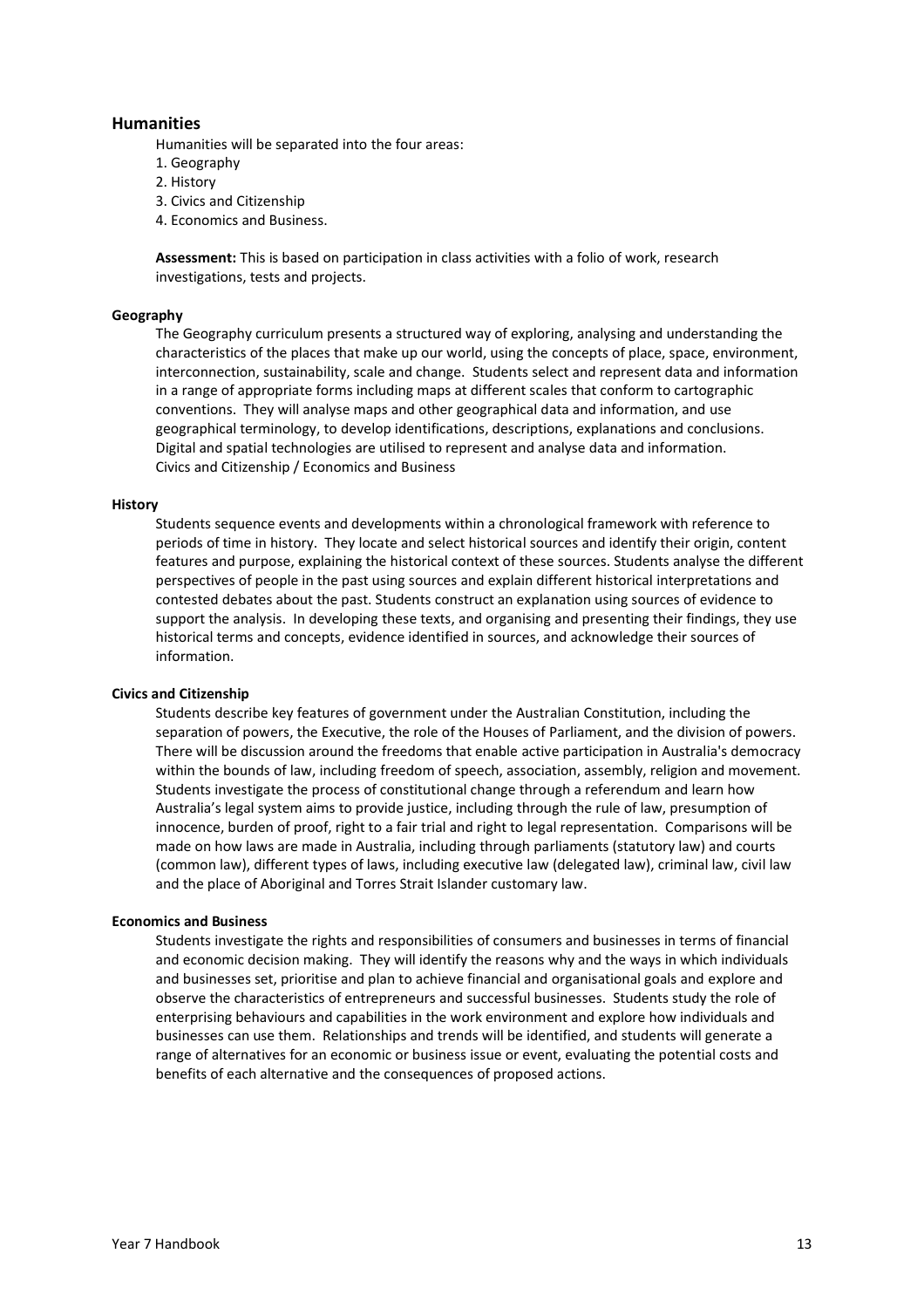### **Science**

Students learn to use a range of scientific equipment and to work safely in a laboratory to develop skills in observing, recording, analysing and reporting. Students explore the different properties of substances to describe various types of matter and investigate both renewable and non-renewable energy and how these resources are used. Students will learn to classify organisms and identify living and non-living things that influence survival in ecosystems. Historical and contemporary models of the universe will also be studied.

**Assessment:** Based on set tasks such as research assignments, practical reports and tests. Students are expected to maintain an organised record of class work in the form of a workbook and an activity folio.

#### **Art**

Students develop an understanding of colour theory and recognise the impact and significance in colour selection when creating an artwork. They will create work in black and white and develop highlights and shadow by exploring tone. They will analyse the work of different artists and develop different techniques for working with soft pastels and oil pastels.

**Assessment:** This takes the form of a visual diary, short tests and written passages, and through the presentation of various pieces of artwork.

#### **Fibres and Fabrics**

In Fibres and Fabrics, students identify different natural and synthetic fibres and processes involved in fabric construction. They practise threading and operating the sewing machines and develop an ability to measure and cut fabric in the process of constructing a calico bag. They will then decorate their bag using either fabric painting or tie-dye techniques.

**Assessment:** Students will complete a research task and will also be assessed on production tasks involving sewing by both hand and machine.

#### **Drama**

Students explore the world around them through drama activities designed to build confidence, communication and social skills. Roles, characters and relationships are developed through focus, tension, space and time while incorporating language and ideas to devise pieces of theatre. The subject of drama embodies all aspects of the art, not only from performance but also through directing, producing, creating props, taking part in stage craft activities, lighting, sound, special effects and an array of technical, behind the scenes tasks designed to create dramatic action, mood and atmosphere.

**Assessment:** One assessment per term on creating performances both on stage and off stage.

#### **Digital Citizenship**

What are the critical 21st century skills every student needs to survive and succeed in our world? What abilities and traits will serve them in a time that's changing and developing so rapidly? No pupil in the history of education is like today's modern learner. This is a complex, energetic, and tech-savvy individual. They want to be challenged and inspired in their learning. They want to collaborate and work with their peers. They want to incorporate the technology they love into their classroom experiences as much as they can. This subject explores the online world and provides students with interactive activities to embed appropriate online decision making, resilience and skills to become a safe, positive and smart digital citizen.

**Assessment:** One assessment per term on emotional and behaviour responses to successfully navigate the challenges of the digital era.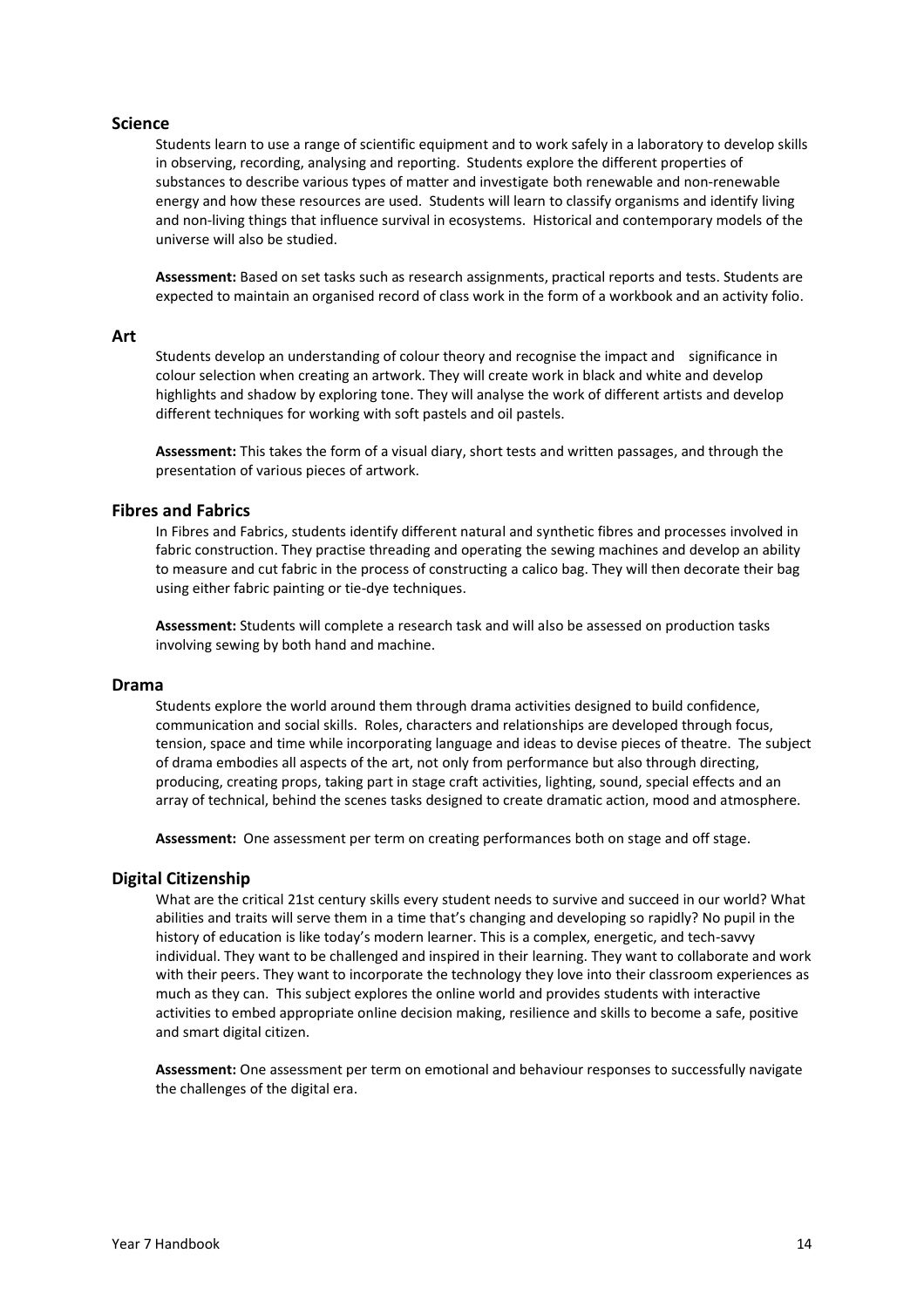### **Food Technology**

Students are introduced to healthy eating and maintaining safety and hygiene in the food area. Students will develop their ability to identify and use a range of cooking equipment, materials and techniques. They will produce a variety of basic food items, as an introduction to the design process and evaluate their personal performance.

**Assessment:** Based on the planning, preparation and evaluation of production work using a specific design brief, as well as the completion of written work in class, homework tasks and tests.

#### **Wood**

In Year 7 Woodwork, students are introduced to safety hazards and procedures in the workshop space. They will engage in the safe use of basic hand tools. Students will begin to explore the design process and identify materials appropriate to the effective construction of wood-based products.

**Assessment:** The design, planning and production of specific items and a research task.

#### **LOTE – Japanese**

The study of a Language Other Than English (LOTE) contributes to the overall education of students, most particularly in the area of communication, but also in the areas of cross-cultural understanding, cognitive development, literacy and general knowledge. Year 7 students will be introduced to Japanese language and culture, exploring the differences between teenage life in Japan and Australia. They will learn basic vocabulary, how to introduce themselves, friends and family in Japanese and how to order food at a restaurant. Students will study basic questions and answers including asking someone's name, age and where they live. Students study the three types of Japanese scripts: Kanji, Hiragana and Katakana; and will learn how to read and write the 46 Hiragana characters as well as some Kanji. Counting to 100 and using numbers in a range of situations is also studied.

**Assessment:** Four areas of oral, reading, writing and listening. Students will complete a research project, an oral presentation and poster, a role play and a booklet.

#### **Instrumental Music (optional)**

The Instrumental Music Program gives students the opportunity to learn a brass, woodwind or percussion instrument. Private vocal and piano lessons are also available, and small ensemble extension groups are available to join. The Music Program provides performance opportunities for students throughout the year, including two major school concerts. Through music, students acquire many valuable life skills and learn to play their chosen instrument in a safe, supportive and friendly environment.

**Assessment:** Students are required to attend an instrumental music lesson and an after-school band rehearsal on a weekly basis.